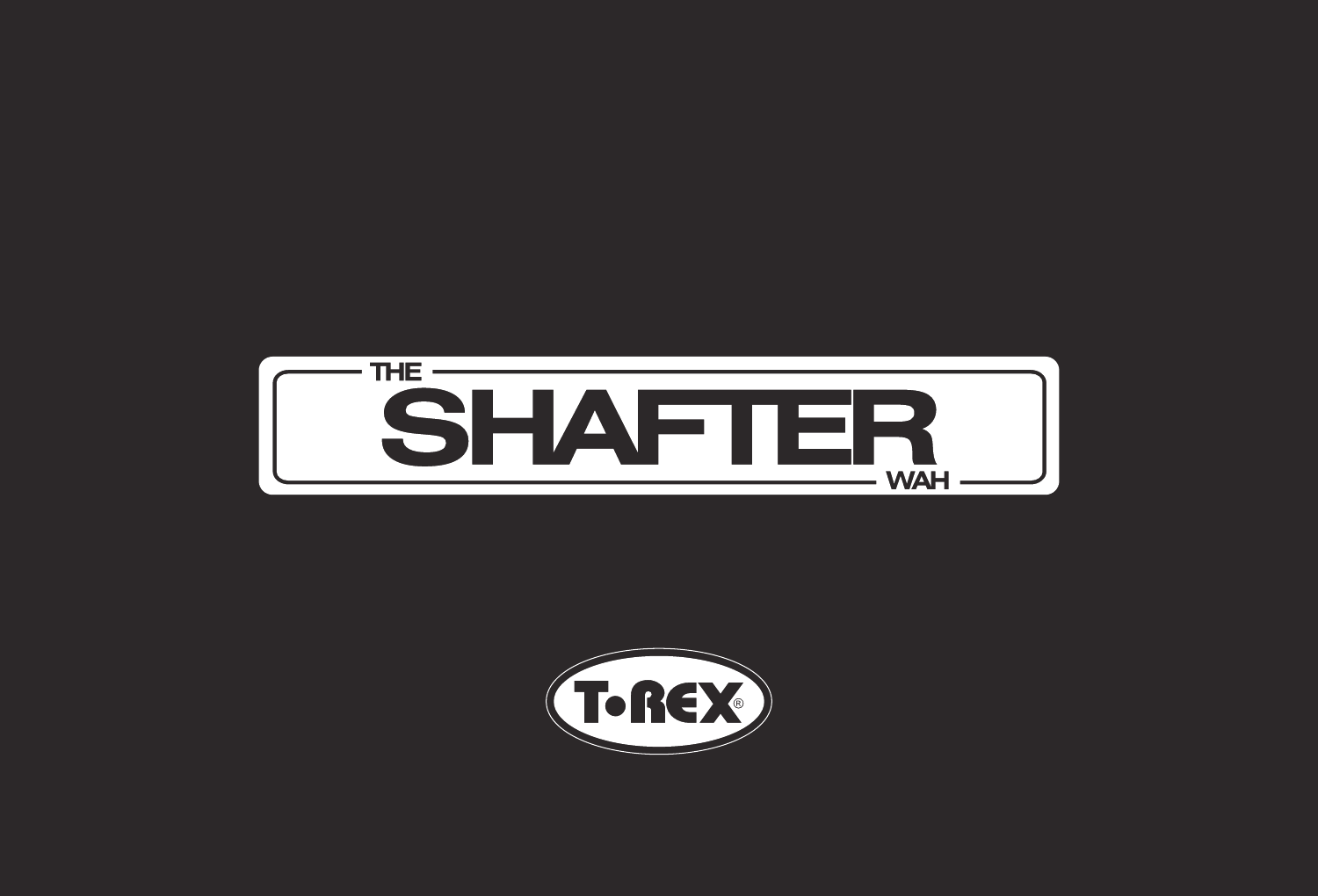

# **Congratulations**

on your purchase of the **SHAFTER WAH**, a true new-generation wahwah with an premium-quality custom coil and far more versatility than you get with a traditional wah.

The **SHAFTER** is actually 3 pedals in 1. You get 2 great wah-wahs, plus a dual-filter yoy-yoy effect. And you can tune all 3 effects to deliver the exact sound and performance you want.

Be sure to study the overview of controls in this manual. The better you know your **SHAFTER**, the higher you'll find it will take you.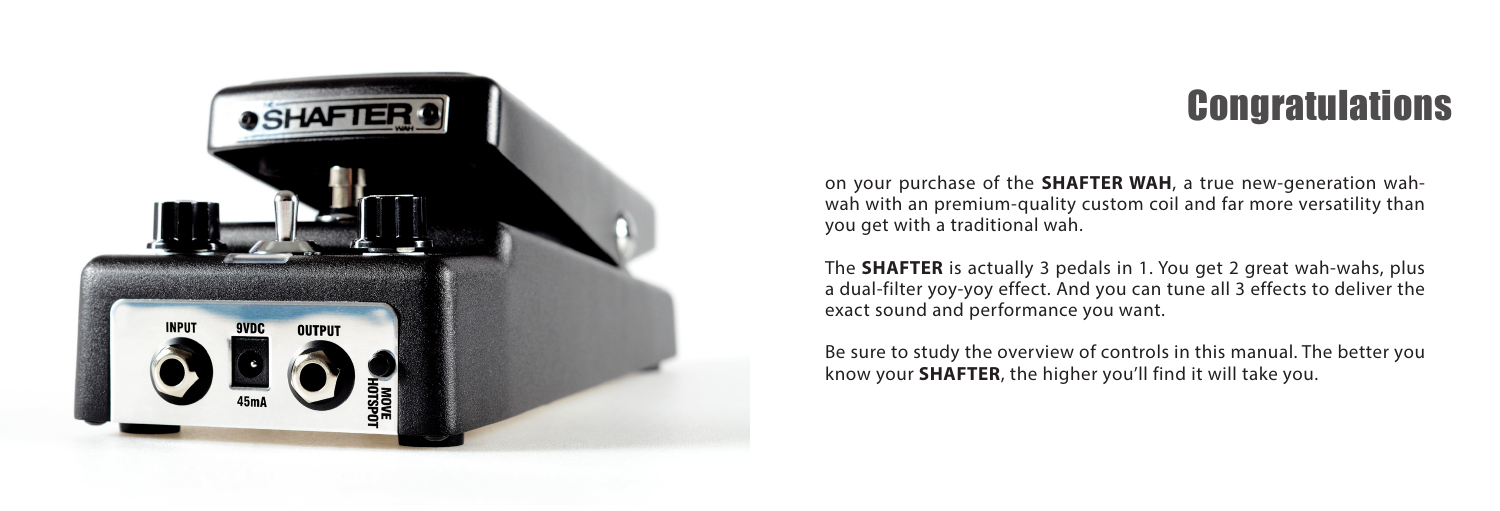## SHAFTER controls

Like most wah-wah units, your **SHAFTER** is switched on and operated using the **PEDAL** controller. To turn the unit on or off, press the **PEDAL** all the way down to activate the ON/OFF button hidden beneath the **PEDAL**.

Once you've switched your **SHAFTER**, you'll want to select a mode via the **MODE** switch. The 3 modes are:

**WAH 1**: A light wah effect that's perfect for clean guitar sounds and rhythm parts

**WAH 2**: A class full-out wah you'll recognize from history's great wahwah solos.

**YOY YOY**: An unusual effect that uses dual-filter technology to take you as close as you're going to get to talk-box heaven without the trouble of an actual talk box.

Now use the **SLOPE** knob to adjust the width of your sweep band. The higher the **SLOPE** setting, the more dramatic the wah.

The **BOOST** knob controls a built-in gain amplifier that adds extra growl to your wah sound. The more you turn it up, the more growl you get, so be sure to experiment with it as you set your **SHAFTER** up.

The last control you'll want to understand before using your **SHAFTER** is the **HOTSPOT** button on the front of the unit. Many guitarists complain that wah-wah pedals are too touchy, and don't allow enough pedal play before the effect kicks in. They're sort of like a guitar whose action is so low, you hardly have to press down on the fretboard to play a note.

The **SHAFTER WAH** operates like a traditional wah-wah when the **HOTSPOT** button is in. When the button is out, you get more pedal to work with before the effect reaches its highpoint. Many players find that this altered response makes the **SHAFTER** a more musical pedal than other options.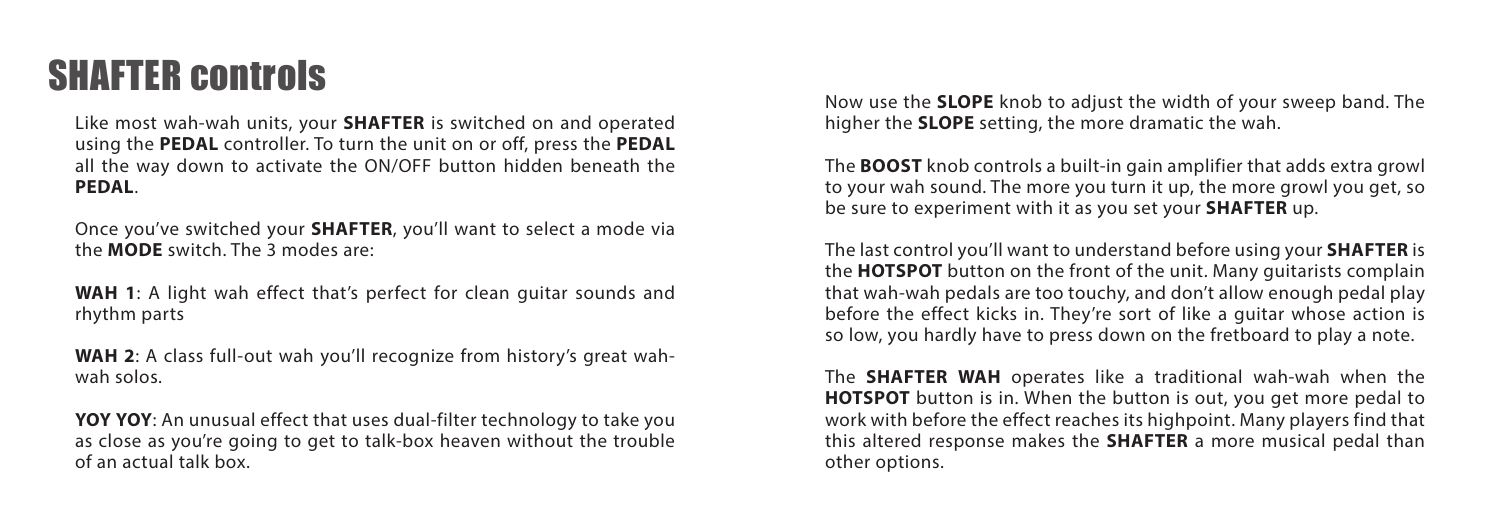### **Technical Specifications**

| Input impedance@1KHz               | Higher than 1M Ohm                                        |
|------------------------------------|-----------------------------------------------------------|
| Output impedance@1KHZ              | Lower than 1K Ohm                                         |
| Power supply                       | 9V DC (T-Rex FuelTank)                                    |
| Minimum power supply voltage       | 8V <sub>DC</sub>                                          |
| Maximum power supply voltage       | 12,5V DC                                                  |
| Current draw @ 9V DC               | 45 mA                                                     |
| Maximum input signal Vp/p          | 3Vp/p                                                     |
| Battery type                       | 9V battery 6F22                                           |
| <b>Battery life</b>                | Max. 4 hours                                              |
| <b>External connectors</b>         | Input Jack, Output Jack, 9V DC jack                       |
| Controls                           | ON/OFF switch, Hot spot switch,<br>Boost, WAH mode, Slope |
| Pedal size incl. knobs (W x H x D) | 96 x 78 x 264 mm / 3,8 x 3,1 x 10,4 inch                  |
| Weight excl. battery & packaging   | 1,060 kg / 37,4 oz                                        |

#### **T-REX WARRANTY CONDITIONS**

T-Rex offers a 2-year warranty on all our products. In the unlikely event of a malfunction, please contact our technical support at service@t-rex-effects. com before sending us the product for repair. Read more about warrenty conditions at www.t-rex-effects.com/service.

#### **ABOUT T-REX**

Based in Vejle, Denmark, T-Rex Effects makes classic and signature effect pedals for the world's best musicians. Our approach blends hi-tech innovation with old-world craftsmanship - always in the service of killer tone.

### **EU REGULATIONS · ENVIRONMENT PROTECTION**

T-Rex accepts and follows the regulations and directives issued by the EU. We find these environment protecting regulations very good, and are happy to follow them.